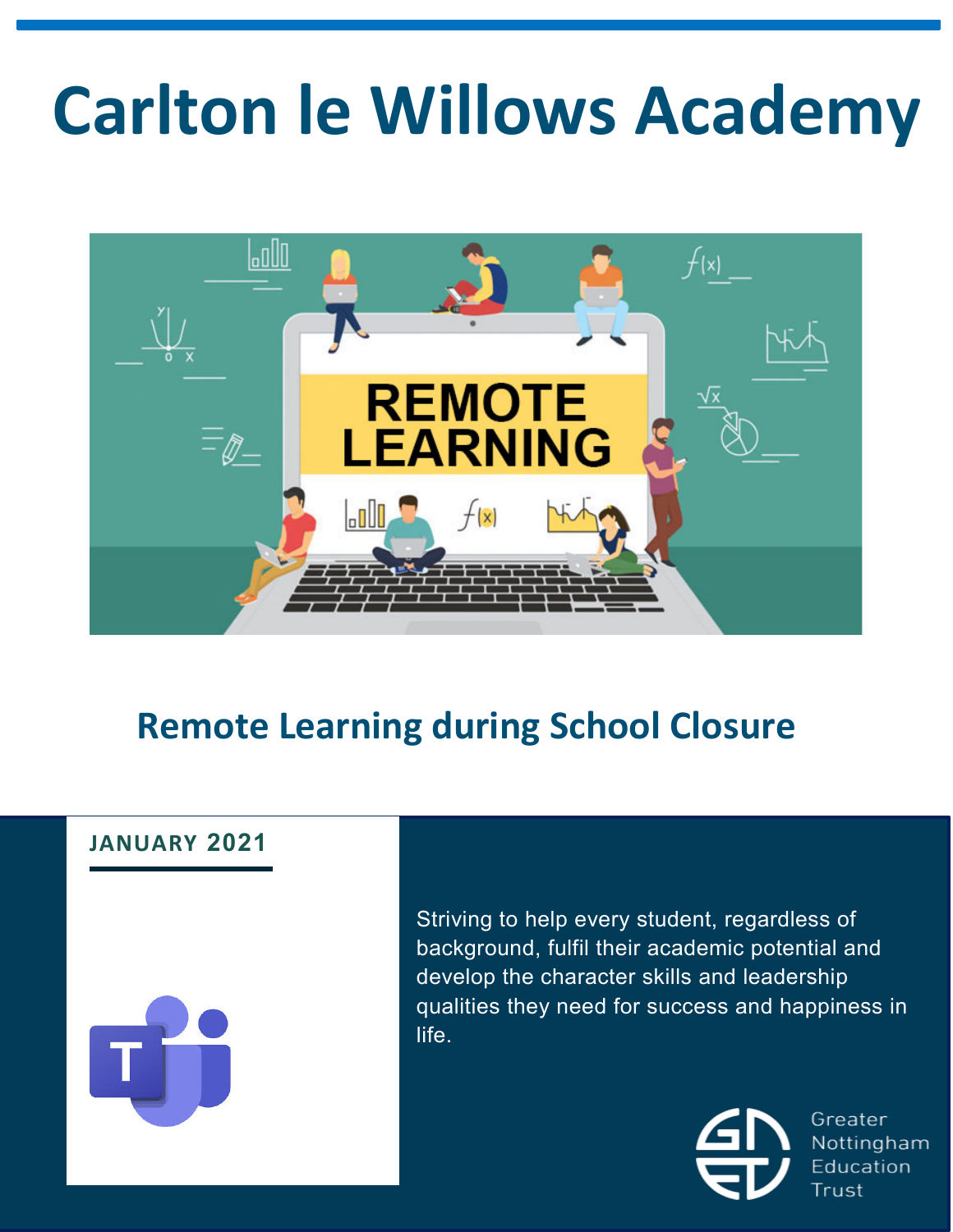#### **Remote Learning**

To sustain high levels of progress in the coming academic year, it will be imperative that remote learning is as effective as in-school learning. The academy has planned for each of the tier one to four scenarios as outlined in the August 2020 DFE guidance to secondary schools. This document outlines the academy's remote learning provision for Tier Four: Lockdown.

## **What will remote learning look like for my child?**

All students will follow their in-school timetables. Our platform for remote learning is Microsoft Teams. Different approaches to remote learning suit different tasks and types of content. We encourage teachers to use a range of approaches depending on subject and context. Teachers at Carlton le Willows will use a combination of:

- Live audio lessons
- Pre-recorded presentations or videos with linked assignments
- A combination of the two, with the start of a lesson being streamed live with continued independent learning.

#### **How long will the work set for my child take each day?**

- Key Stage 3 Each student will complete approximately four hours of timetabled work/assignments each day. This will be supplemented by non-timetabled enrichment assignments across the core subject areas.
- Key Stage 4 and 5 Each student will complete approximately five hours of timetabled work/assignments each day.

#### **How will you support my child's access to technology in the home?**

Ensuring access to technology is key to success as almost all remote learning uses digital technology typically requiring access to both computers and the internet. We recognise that some pupils may not have suitable online access at home. We will take the following approach to support those pupils:

• All students completed an 'IT at home' audit in September 2020. This audit will be used to prioritise the loaning of laptops and chrome books to students who have no digital technology in the home. Once IT access in every home is secured, we will begin the process of allocation of devices for sole use by each child in the home. If you have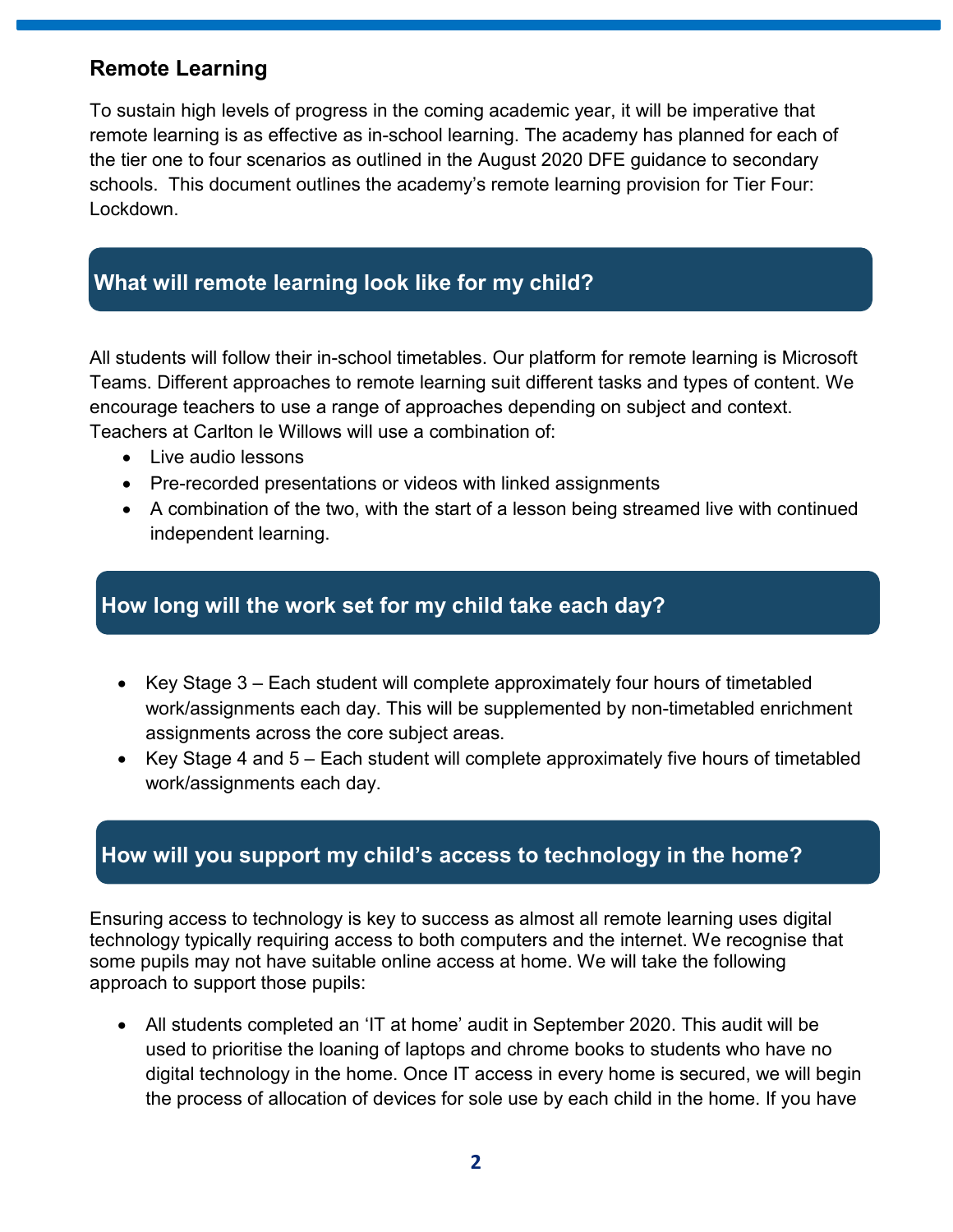any concerns regarding your child's access to technology in the home, please email your child's tutor and Head of Year.

# **How will you check my child's engagement with their work and how will I be informed?**

- Key Stage 3 Core subject teachers will track your child's submission of set assignments; grades will be awarded from 3 (assignments submitted) to 0 (no assignments submitted).
- Key Stage 4 and 5 All of your child's teachers will track your child's submission of set assignments; grades will be awarded from 3 (assignments submitted) to 0 (no assignments submitted).
- Reports will be released to parents every two weeks to inform you of your child's engagement with their remote learning.
- Where individual teachers have concerns regarding your child's submission of work, they may choose to email you directly to ask if there is more that they can do to support your child.

#### **How will you provide feedback to my child on their work?**

Feedback on your child's work can take many forms and may not always mean extensive written comments for individual children. For example, whole-class feedback or quizzes marked automatically via digital platforms are also valid and effective methods, amongst many others.

- Teachers may choose to include the answers to questions set in the later stages of the audio presentation to allow your child to self-assess their work.
- Written feedback on some assignments may be specific to your child's work and will be returned to your child via Teams.
- Some teachers may choose to send audio feedback on your child's work; again this will be returned via Teams.

## **How will you support the remote learning of students with SEND?**

We recognise that some pupils, for example some pupils with special educational needs and disabilities (SEND), may not be able to access remote education without support from adults at home. We acknowledge the difficulties this may place on families, and we will work with parents and carers to support those pupils in the following ways: